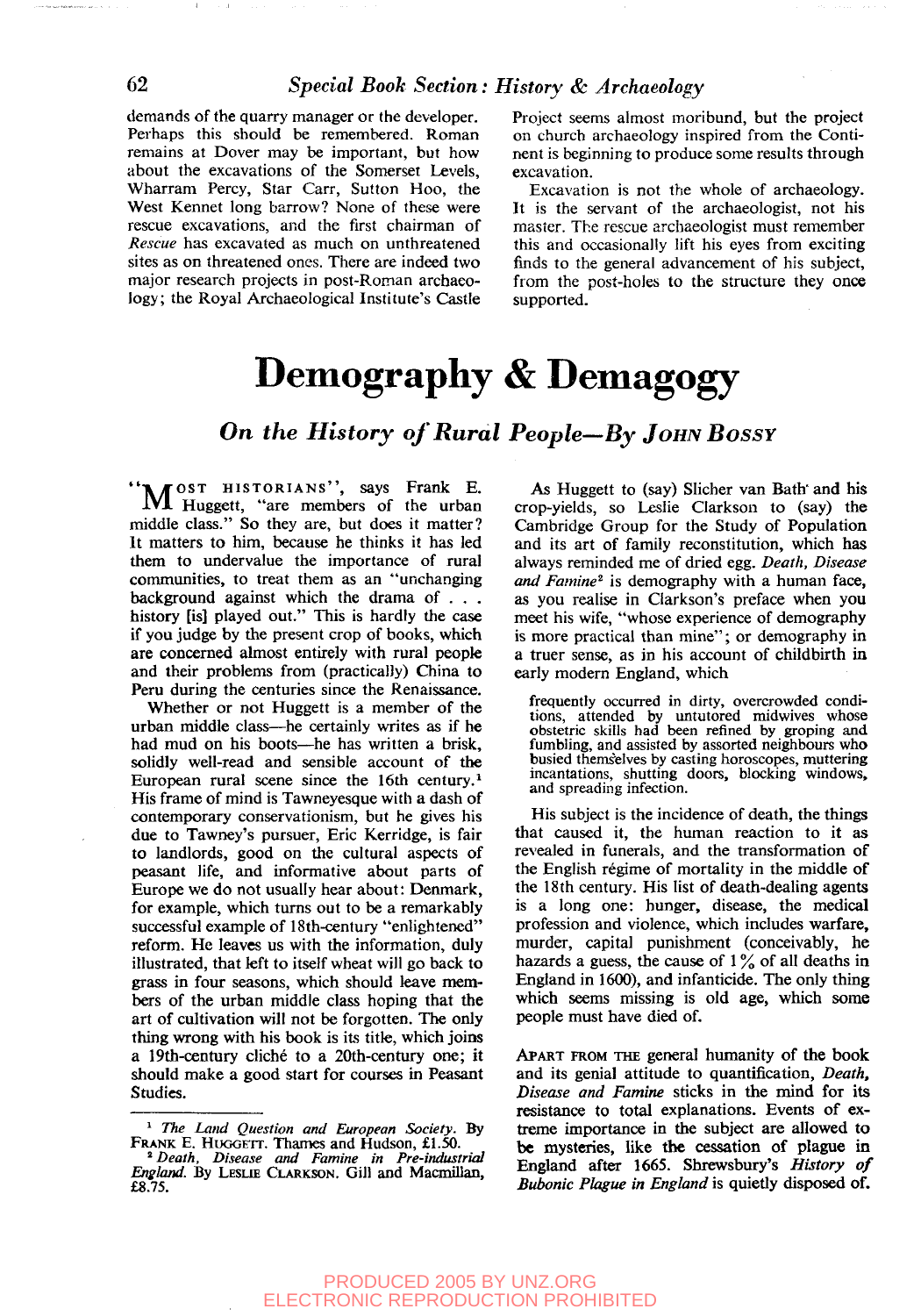#### *Special Book Section: History & Archaeology* 63

Malthus's theorem of human fertility outrunning the means of subsistence does not work. The two great exterior checks on the size of the population—an insecure food supply and the ravages of disease—operate, except in restricted cases, independently of each other. Plague, influenza and smallpox come and go of their own accord, "determined by mysterious epidemiological causes that had nothing to do with economic or social conditions." Dysentery, diarrhoea and syphilis flourish irrespective of the price of grain. The social obligation felt by people to give a decent burial to their dead defies both poverty and plague. Murder, then as now, is a "part of family life", not a gesture of social protest. The industrial revolution, which he regards as a mercy to all concerned, arrives upon a pullulating scene whose character cannot be briefly described, let alone explained.

I imagine there are many people who will regard this detotalising effect as a betrayal, a counsel of despair, a symptom of inveterate English empiricism, or simply reactionary. Sartre says that all pluralisms are right-wing. Maybe: all left-wings are certainly monist. Try this:

The modern bourgeoisie . . . arose and throve on its ability to transform labour-power into a commodity and thereby revolutionise every feature of thought and feeling in accordance with the fundamental change in social relations.

#### Or this:

 $\bar{1}$  if

Both Portuguese economic expansion and Portuguese missionary activities overseas were but different aspects of the same imperial drive which was and remains one of the hallmarks of western capitalism.

The authors, Eugene D. Genovese, in *Roll, Jordan, Roll,<sup>3</sup>* and Edward A. Alpers, in *Ivory and Slaves in East Central Africa,\** each purport to be giving a potted history of Europe during the centuries covered by Clarkson. Admittedly, Europe is not their immediate concern, but there is an awful disparity between what they need the history of early modern Europe to be and what a decent European historian, and particularly a decent European economic historian, will tell them that it was.

 $A$  LPERS AND GENOVESE are both concerned<br>We with the relation between whites and blacks LPERS AND GENOVESE are both concerned created in the age of European discovery and expansion, Alpers at one end, in Africa, Genovese

# **The Valois Tapestries**

FRANCES A. YATES

DrYates gives a detailed historical elucidation of the meaning of the Valois Tapestries, now in the Uffizi Gallery in Florence. She describes how the tapestries arose out of Catherine de' Medici's marvellous series of festivals at the court of the Valois in the sixteenth century which were intended to bring together hostile religious factions in a 'politique' conciliation. The record of a 'lost moment in history' described by Hugh Trevor-Roper as 'a marvellous book'.

*91 x 7i ins., 120 half-tones,* £8.75

## **Recent Archaeological Excavations in Europe**

#### EDITED BY RUPERT BRUCE-MITFORD

This major work describes the most interesting and important archaeological sites in Europe today. Chapters cover recent excavations of sites from the Neolithic up to the Medieval period. The chapter on 'The most important archaeological discoveries in European Russia,' is unique in making accessible so much vital material.  $9\frac{3}{4} \times 7\frac{1}{2}$  ins, 335 pp, 98 plates, 113 figures, £12

# **Memoirs of William Hickey**

EDITED BY PETER QUENNELL

These famous memoirs give an incomparable picture of life in the eighteenth century in London, India, China, Jamaica. Living social history by a clever barrister who lived life to the full and was able to write it all down in his old age. This new edition contains material which has never before appeared in print. *470 pp, 15 plates,* £5.95



<sup>3</sup>  *Roll, Jordan, Roll: The World the Slaves Made.* By EUGENE D. GENOVESE. Pantheon Books, \$17.50;

André Deutsch, £7.50.<br>\* *Ivory and Slaves in East Central Africa*. By<br>EDWARD A. ALPERS, Heinemann, £2.80.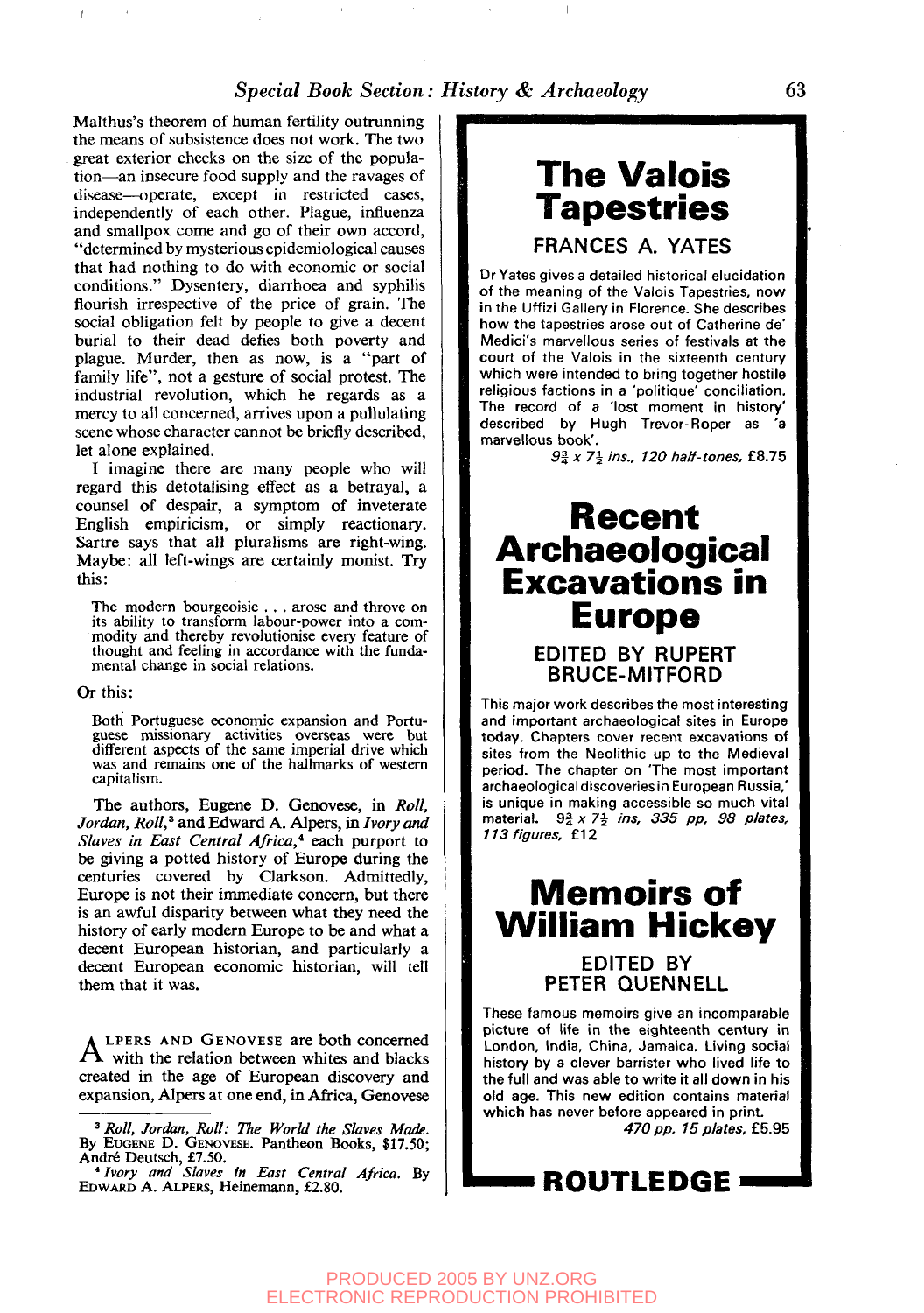at the other, in the United States. Both are totalists, and Marxists. Both have difficulty in fitting fissiparous facts within their totalism. But that is where the resemblance stops. In Alpers's *Ivory and Slaves in East Central Africa,* the gap is simply between the thesis, as stated, and the facts, as stated, which do not seem to me to bear any relation to each other. The thesis is that the "underdevelopment", or impoverishment, of East Africa, and by implication of Africa as a whole, is a consequence not of European colonial rule as such, but of the impingement of international trade on the region during the centuries between the Portuguese passage round the Cape and the territorial division of Africa. The region dealt with is roughly Mozambique, with some reference to Tanzania, where Alpers has lectured. Despite the quotation given above, the "capitalism" in question is not purely western, but also Arab and, to a surprising degree, Indian.

What Portuguese, Arab, Muslim African and Indian merchants were looking for in the area was, for a short time, gold, then ivory, and finally slaves; the slave trade here became important during the later 18th century, and very important when the British began to suppress the West African trade after 1807. What they offered in exchange was cloth, beads and some firearms. The ivory went to India, later to Europe; the slaves to the Middle East, to the French Indian Ocean islands, and finally to Brazil. Alpers argues that the trade was inherently exploitative, since what Africans were getting was usually much less valuable than what they were giving. Since the African peoples who did the trading, like the Yao, were under no pressure and were, he says, "receiving otherwise unobtainable goods of both great practical and prestige value in exchange for raw materials which were of little value in their own societies", the argument seems dubious.

Except perhaps for a short period during the early 19th century, when it would seem that the size of the slave trade had a serious effect on the demography of some coastal peoples, I cannot see any evidence here that the traffic made the Africans who remained any poorer than they would otherwise have been; in their own judgment it clearly made them wealthier. They had no use for elephant's tusks, and slaves were by and large the product of their own systems of criminal law or of warfare between them. It is certainly conceivable that the opening of an external market in slaves tended to encourage Africans to go to war with one another more often or to intensify the use of slavery as a punishment; but evidence that the trade "contributed .. . to an increasingly divisive differentiation within and between the peoples of East

Central Africa" is scarcely offered, or comes in the form of shaky hypotheses.

I do not know how Alpers reconciles his assertion that Portuguese trading and missionaiy activities were different aspects of the same capitalist drive with his account of the disruptive interference of the Inquisition at Goa with an East African trade which needed the services of Muslims and Hindus. And who will take the Portuguese for the vanguard of European capitalism? Alpers is entitled to his views about what African countries should and should not do in the present, but if he is going to persuade us to take them as history he will have to transpose them a good deal more carefully than he has done here.

E UGENE GENOVESE, too, in what is much<br>the most ambitious and the longest of these the most ambitious and the longest of these books, is grappling with the contrast of what theoretically ought to be and what actually is. But he is a good deal more honest and slightly more subtle about it. The language is more self-consciously Marxist (or Hegelian, or Gramscian), the drama more tangled:

Cruel, unjust, exploitative, oppressive, slavery bound two peoples together in bitter antagonism while creating an organic relationship so complex and ambivalent that neither could express the simplest human feelings without reference to the other. Slavery rested on the principle of property in man—of one man's appropriation of another's person as well as of the fruits of his labour. By definition and in essence it was a system of class rule. . ..

In practice it was commonly a paternalistic system, genuinely governed by an idea of landlord responsibility and reciprocal obligation inherited from the European past, respectful in certain ways of the humanity and personality of slaves, and providing them with a way of life which was not necessarily unattractive. This does not do anything to endear it to Genovese, rather the reverse: "wherever paternalism exists, it undermines solidarity among the oppressed by linking them as individuals to their oppressors."

Yet his respect for evidence suggests a less dogmatic appreciation, a conflict of theory and practice in himself. One of the reasons why *Roll, Jordan, Roll* is so long is that he is determined to see every confusion of feeling which arose between master and slave as a "contradiction" in the historical process. Sometimes the description seems fair enough: when he shows the law in the South as tying itself in knots trying to deal with the legal rights and responsibilities of persons who were not supposed to be persons, one accepts the term "contradiction" as meaningful, while doubting whether it can be "socially"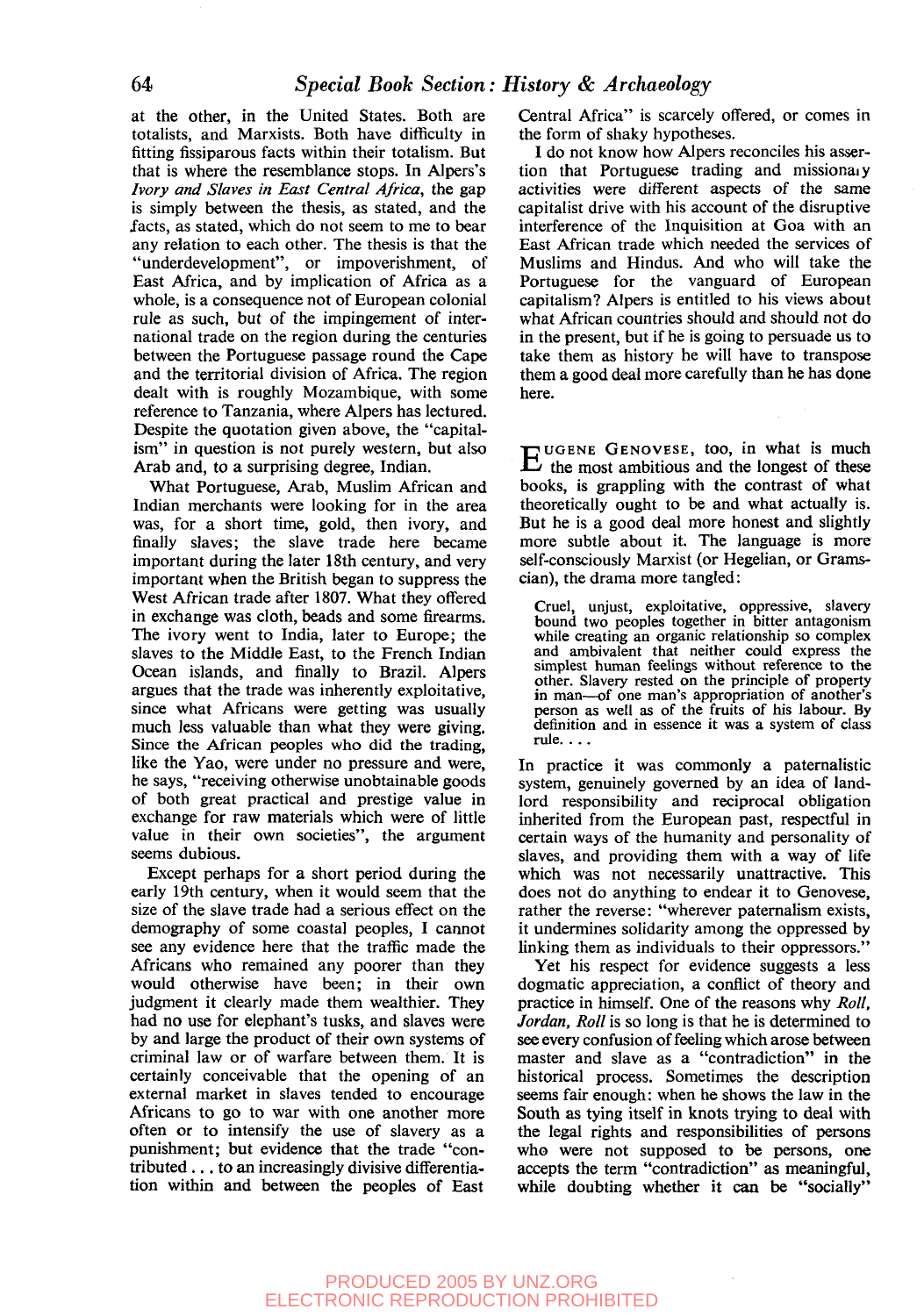interpreted as a conflict between the individual and the collective interests of a class, or between a supposedly bourgeois law and a seigneurial social system. One accepts it, too, when movingly expressed in the owners' attitude to slave marriage: unrecognised by the law, encouraged on the plantations as a Christian ritual, in which the slave partners are nevertheless not entitled to say "till death do us part." But when it is relentlessly applied to every case where the economic or legal chattelhood of the slave is confronted with the social fact that he is treated and acts as a person, the word begins to irritate. You begin to feel that Genovese is inventing difficulties for himself, that the confusion is somewhere in his mind rather than in the condition of master or slave.

 $\overline{1}$ 

 $\mathbf{H}$ 

The difficulty may lie in the totalising view of history itself, with its inability to tolerate plurality of interpretation. It may lie in the unfortunate history of the word "social", reduced by a phase of historiographical imperialism to the status of a slave-appendage of "economic." It may lie in failing to give the "economic" its due as "what is related to household management." I can see no real reason why Genovese's fundamental contradiction should not be inverted, why we could not equally well say that what was real in the slave's social situation was, as it was commonly expressed by slaves as well as by masters, his membership of a "family"; while what is artificial is to ascribe to him membership of a class he only belongs to in virtue of a common status before the law which is evidently in some sense a legal fiction. I cannot see why Genovese should privilege one half of his scrupulously presented evidence at the expense of the other half, except by reference to an interpretation of early modern European history which I do not think any serious historian in the field, east or west, would nowadays find acceptable.

"Contradictions", if they are worth talking about, should surely play some part in the denouement of the historical situation of which they are posited, and I cannot see that Genovese's had any part in bringing about the abolition of slavery in the South: they remain purely descriptive, or decorative. My advice to the reader is to forget about his contradictions, ignore his *obiter dicta* (and his typography), and gratefully accept his luxuriant wealth of information about slave religion, work, domestic life, rituals and amusements as a tribute to the power of human nature to make something out of a frustrating and in many respects vicious condition. If one wants to see how a situation of this kind can be expounded with sympathy towards the underling and no complaisance towards the seigneur, but at the same time with a submission to historical

# **Harvard**

## **The Book of Abigail & John**

#### **Selected Letters of the Adams Family 1762-1784**

#### **L H Butterfield, Marc Friedlaender and Mary-Jo Kline, editors**

This collection of 226 letters exchanged between John and Abigail Adams is supplemented by a few to third parties and a sampling of diary entries, as well as by 24 illustrations from contemporaneous sources. There are "no equivalents of this correspondence in the surviving papers of other founding fathers and mothers." This book conveys the experience of the American Revolutionary generation in the most personal and authentic way possible—through the thoughts and words of two of its most articulate participants. **£8.25**

## **Century of Struggle**

#### **The Woman's Rights Movement in the United States**

#### **Eleanor Flexner**

First published in 1959 before the latest "women's lib" movement began, this book explores all levels of American life and history from the Colonial period to the adoption of women's suffrage, in 1920. It was the first serious attempt to put the struggles of black women in perspective as part of the search by all American women for an education, for the franchise, for equal pay, and for equal work opportunities. This revised edition includes a new chapter linking the first woman's rights struggles with those taking place today. **£8.25**

### **The I G in Peking**

#### **Letters of Robert Hart Chinese Maritime Customs 1868-1907**

#### John K Fairbank, Katherine Frost **Bruner, Elizabeth Macleod Matheson, editors. Introduction by L K Little**

Robert Hart administered China's customs service for 45 years, during which time his only confidant was James Duncan Campbell, his London commissioner, to whom he wrote weekly or fortnightly letters. Bearing sole responsibility for the Chinese Maritime Customs as Inspector General, he built up an international staff of thousands, facilitated foreign trade, gave the late Ch'ing court its principal new revenues and fostered China's modernity in many areas. His career, which included behind-the-scenes diplomacy, represented the constructive side of the unequal treaty system and of Britain's informal Empire in East Asia. These letters give an intimate, inside view of Robert Hart's problems and methods, reveal his personal life, problems and methods, revear ins personal life,<br>and comment pithily on the complex flow of<br>events and personalities. He speaks from a time events and personalities. He speaks from a time<br>long past and brings a vanished era back to life.<br>The Belliman Pressa **£30.00***Published shortly* 

Harvard University Press 126 Buckingham Palace Road, London SWIW 9SD